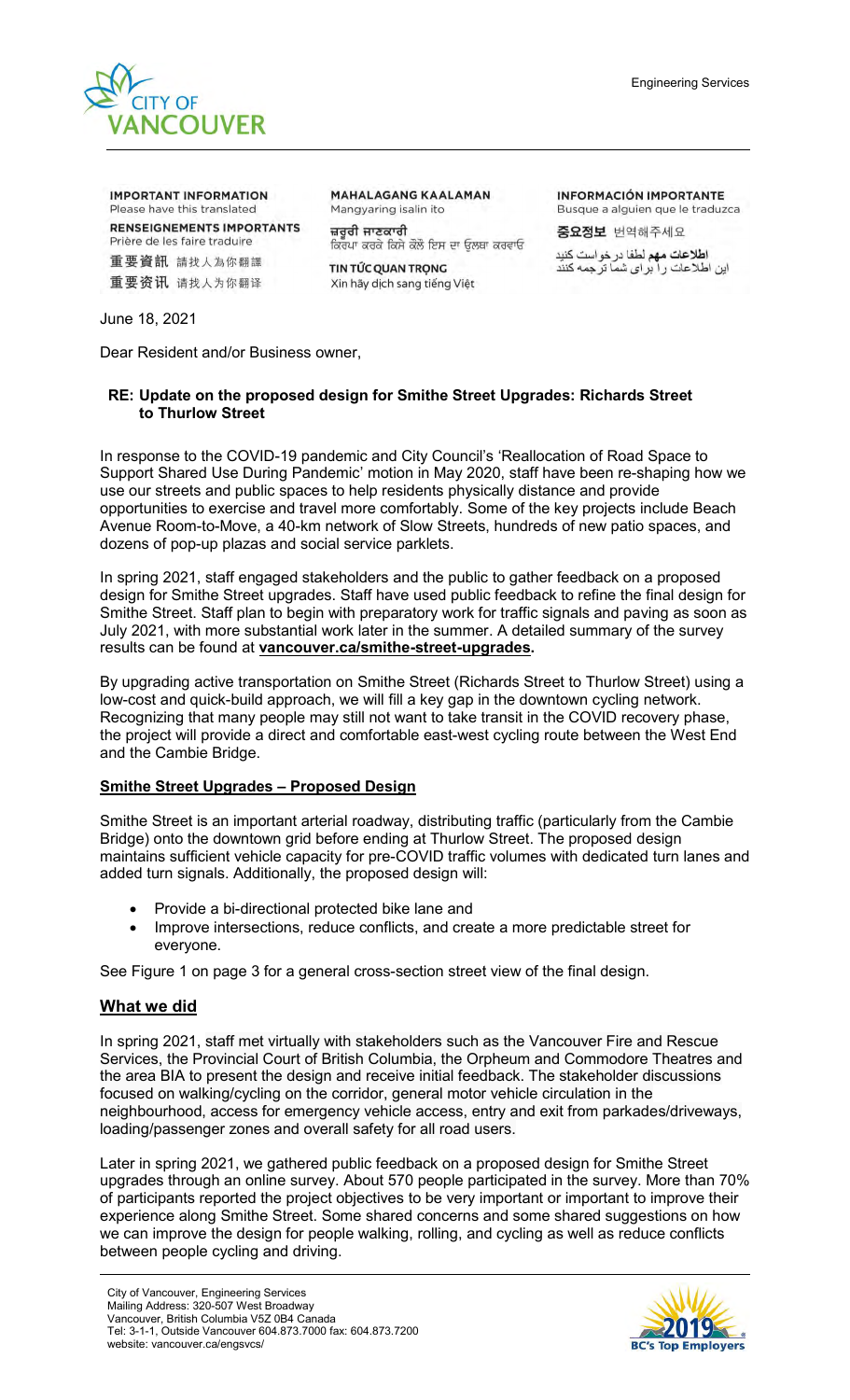We'd like to thank everyone who provided feedback. We have refined the design based on what we heard to improve safety and comfort for all road users.

## **Key design modifications based on stakeholder feedback**

- $\checkmark$  Remove curb bulge west of Seymour Street to maximize passenger zone length
- $\checkmark$  Allow turns to lane west of Seymour Street for loading dock access
- $\checkmark$  Retain off-peak parking and taxi pick-up/drop off on north curb rather than relocating to south on Smithe Street at Seymour Street intersection
- $\checkmark$  Remove planters between Howe and Hornby streets, and replace it with a simple concrete median at sidewalk height. This will serve as a barrier to traffic while being permeable to emergency services and uninviting for seating or other uses.
- $\checkmark$  Reconfigure emergency vehicle access at the Smithe-Thurlow intersection

### **Key modifications based on public feedback**

- $\checkmark$  Reconstruct curb ramps to increase space for people to walk or wheel using assistive devices at Smithe-Burrard intersection and mark wider crosswalks
- $\checkmark$  Repave street and improve sidewalks between Homer and Granville streets
- $\checkmark$  Improve advance warning of the right turn to Hornby Street and extend the right turn lane on approach to Burrard
- $\checkmark$  Coordinate traffic signal timing for driving and cycling
- $\checkmark$  Restrict left-on-red at Richards Street to reduce conflicts
- $\checkmark$  Reinforce restrictions at Smithe-Thurlow with landscaping that supports emergency vehicle access
- $\checkmark$  Increase the width of the bike path where possible (while retaining a planter separation and lanes for general traffic)
- $\checkmark$  Provide a mountable curb rather than completely flush where bike lane is raised to better delineate the bike lane and sidewalk
- $\checkmark$  Emphasize the eastbound cycling connection from Smithe to Nelson streets at Richards Street in wayfinding signage
- $\checkmark$  Add bicycle racks

### **Construction of Smithe Street upgrades**

As a quick-build project, we are adjusting the proposed design to incorporate stakeholder and the public feedback to the final design and preparing for construction.

**Timing**: We expect to begin with preparatory work for traffic signals and paving as soon as July 2021, follow with more significant construction such as concrete medians and full paving through August and September, and to open the cycling connection following sign, paint, and traffic signal work in fall 2021.

**Work Hours:** Construction will generally take place, Monday to Friday from 7:00 am to 3:30 pm, with extended hours up to 8:00 pm and weekends as needed.

**Property Access:** Access to residences and businesses will be maintained at all times.

**Traffic Impact:** Lane closures are needed to facilitate construction, with access maintained for residents and businesses. Detours may also be in effect during construction for walking and cycling. Please watch for any detour signage to ensure safety for all users.

**Smithe/Richards Park**: Construction activity will be coordinated with ongoing work at Smithe/Richards Park to minimize disruption.

**Parking:** Parking restrictions will be in effect to accommodate construction and will be lifted as soon as they are no longer needed. Please be sure to watch for No Parking signs as work progresses.

**Noise & Vibration:** Efforts will be made to minimize noise, particularly during early hours, however, some noise and dust are expected due to the nature of this work.